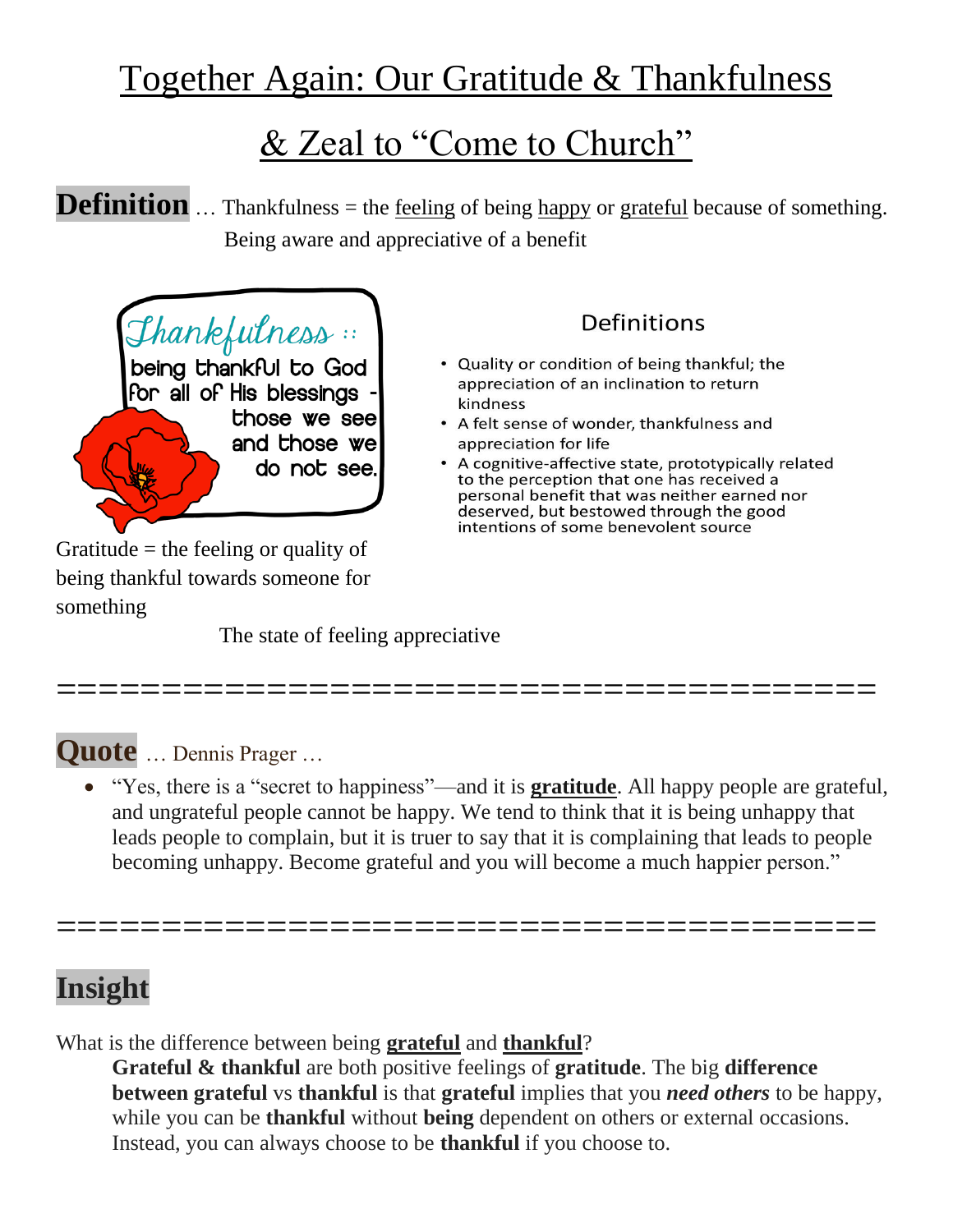## **5 Scriptural Examples**

#### **1. Jesus Cleanses Ten Lepers**

Luk 17:11 Now it happened as He went to Jerusalem that He passed through the midst of Samaria and Galilee.

Luk 17:12 Then as He entered a certain village, there met Him ten men who were lepers, who stood afar off.

Luk 17:13 And they lifted up *their* voices and said, "Jesus, Master, have mercy on us!"

Luk 17:14 So when He saw *them,* He said to them, "Go, show yourselves to the priests." And so it was that as they went, **they were cleansed**.

Luk 17:15 And one of them, when he saw that he was healed, returned, and with a loud voice glorified God,

Luk 17:16 and fell down on *his* face at His feet, **giving Him thanks**. And he was a **Samaritan**.

Luk 17:17 So Jesus answered and said, "Were there not ten cleansed? But where *are* the nine?

Luk 17:18 Were there not any found who **returned to give glory to God** except this foreigner?"

Luk 17:19 And He said to him, "Arise, go your way. Your faith has made you well."

#### **2. The Nation having most to be Thankful for?**

Deu 8:10 When you have **eaten and are full**, then you shall **bless the LORD** your God for the good land which He has given you.

Deu 8:11 "Beware that you do not forget the LORD your God by not keeping His commandments, His judgments, and His statutes which I command you today,

Deu 8:12 lest—*when* you have eaten and are full, and have built beautiful houses and dwell *in them;*

Deu 8:13 and *when* your herds and your flocks multiply, and your silver and your gold are multiplied, and all that you have is multiplied;

Deu 8:14 when your heart is lifted up, and you forget the LORD your God who brought you out of the land of Egypt, from the house of bondage;

Deu 8:15 who led you through that great and terrible wilderness, *in which were* fiery serpents and scorpions and thirsty land where there was no water; who brought water for you out of the flinty rock;

Deu 8:16 who fed you in the wilderness with manna, which your fathers did not know, that He might humble you and that He might test you, to do you good in the end—

Deu 8:17 then you say in your heart, 'My power and the might of my hand have gained me this wealth.'

Deu 8:18 "And you shall remember the LORD your God, for *it is* He who gives you power to get wealth, that He may establish His covenant which He swore to your fathers, as *it is* this day. Deu 8:19 Then it shall be, if you by any means forget the LORD your God, and follow other gods, & serve them and worship them, I testify against you this day that you shall surely perish.

**Deu 8:20** As the nations which the LORD destroys before you, so you shall perish, because you would not be obedient to the voice of the LORD your God.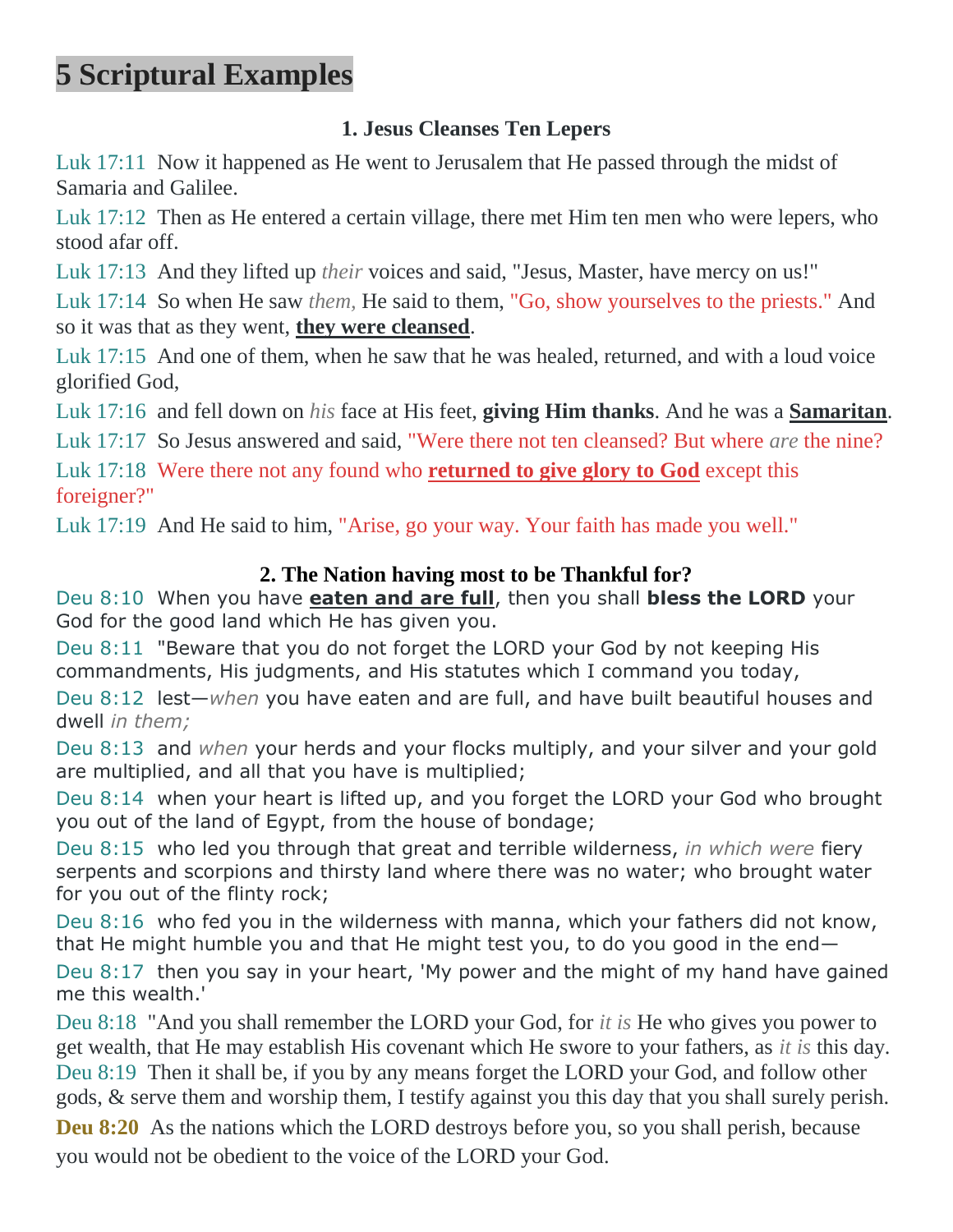#### **3. God Delivers Blessings…** *Then* **we deliver Thanks… (***Not Always!***)**

1Th 5:18 give thanks in all circumstances; for this is God's will for you in Christ Jesus.

1Pe 1:6 In this you greatly rejoice, though now for a little while, if need be, **you have been grieved by various trials**,

1Pe 1:7 the genuineness of your faith, *being* much more precious than gold that perishes, though it is tested by fire, may be found to praise, honor, & glory at the revelation of Jesus Christ,

1Pe 1:8 whom having not seen **you love**. Though now you do not see *Him,* yet believing, you rejoice with joy inexpressible and full of glory,

1Pe 1:9 receiving the end of your faith—the salvation of *your* souls.

#### **4. David's Prayer of Deliverance**

2Sa 22:47 "The LORD lives! Blessed *be* my Rock! Let God be exalted, The Rock of my salvation!

2Sa 22:48 *It is* God who avenges me, And subdues the peoples under me;

2Sa 22:49 He delivers me from my enemies. You also lift me up above those who rise against me; You have delivered me from the violent man.

**2Sa 22:50** Therefore I will give thanks to You, O LORD, among the Gentiles, And sing praises to Your name.

2Sa 22:51 "*He* is the tower of salvation to His king, And shows mercy to His anointed, To David and his descendants forevermore."

#### **5. Jesus (our Example) of Thankfulness**

Mat 11:25 At that time Jesus answered & said, "**I thank You, Father**, Lord of heaven & earth, that You have hidden these things from *the* wise & prudent & have revealed them to babes.

Mat 26:27 Then He took the cup, **and gave thanks**, and gave *it* to them, saying, "Drink from it, all of you.

Joh 11:41-42 Then they took away the stone *from the place* where the dead man was lying. & Jesus lifted up *His* eyes and said, "**Father, I thank You** that You have heard Me. 42 And I know that You always hear Me, but because of the people who are standing by I said *this,* that they may believe that You sent Me."

**Psychological Benefits - "A** happier you" Positive emotions and thoughts More aware and awake Increased self-satisfaction Enhanced mood

#### **Physical Benefits - "A** fitter you" Stronger immune system Less body pains and aches Optimum blood pressure and cardiac functioning Better sleep-wake cycles

**The Benefits Of Gratitude** 

**Social Benefits - "A** better you" Better communication More empathy Stronger interpersonal relationships More likeability among group members More involvement as a team member.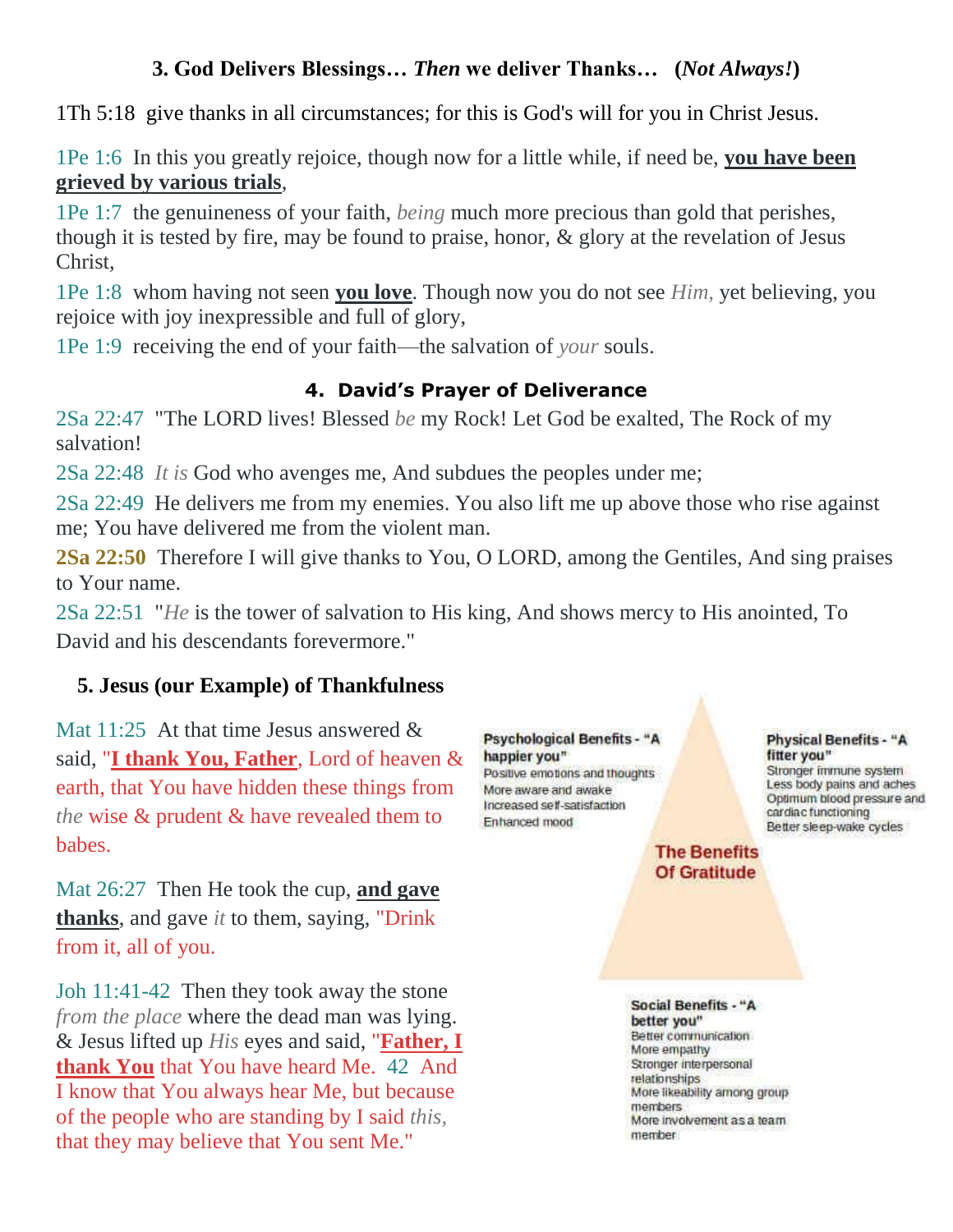### **Surprising Benefits of Going to Church: 10 Reasons Why We Should Go**

1. *Church Connects Us with God* - We're making time for God and physically allowing him into our lives by attending a place of worship.

2. *Church Gives Us a Chance to Reflect on Gratitude* - to realize how blessed we are

3. *Church Connects Us Socially* - with extended family who love us

4. *Church Helps Us Better Connect with our Spouse* - couples who attend church together report higher levels of happiness and satisfaction within their marriage. Why is that? Church reconnects us to our shared beliefs. It reinforces the higher philosophy and purpose behind marriage and family and it allows us a safe space to connect with God and our spouse together.

5. *Church Allows Us to Feel Reverence* - Per our Cgi Canada Vision, Church is a safe place with music, prayer & teaching

6. *Church Provides Plenty of Opportunities to Give Back* - To brethren… & to the community via the Tim Horton's cards

7. *Church Helps Us "Find the Lesson" in our Trials* - so many times we are struggling in a particular area and found that the sermon or Word of Encouragement applied so directly to our situation that it felt like the pastor was talking directly to "just me". Church helps us "get it," whether we are ready for it or not.

8. *Church Teaches Us Forgiveness* - It can be hard to let go of disappointments, Forgiveness is one of the hardest lessons to learn.

9. *Church Fills Our Hearts with Song* - Listening to hymns and religious music can uplift us and give us messages we may not otherwise hear.

10. *Church is Where We Find Deeper Meaning in our Lives* - it's easy to lose sight of the greater plan and purpose that's out there for all of us.

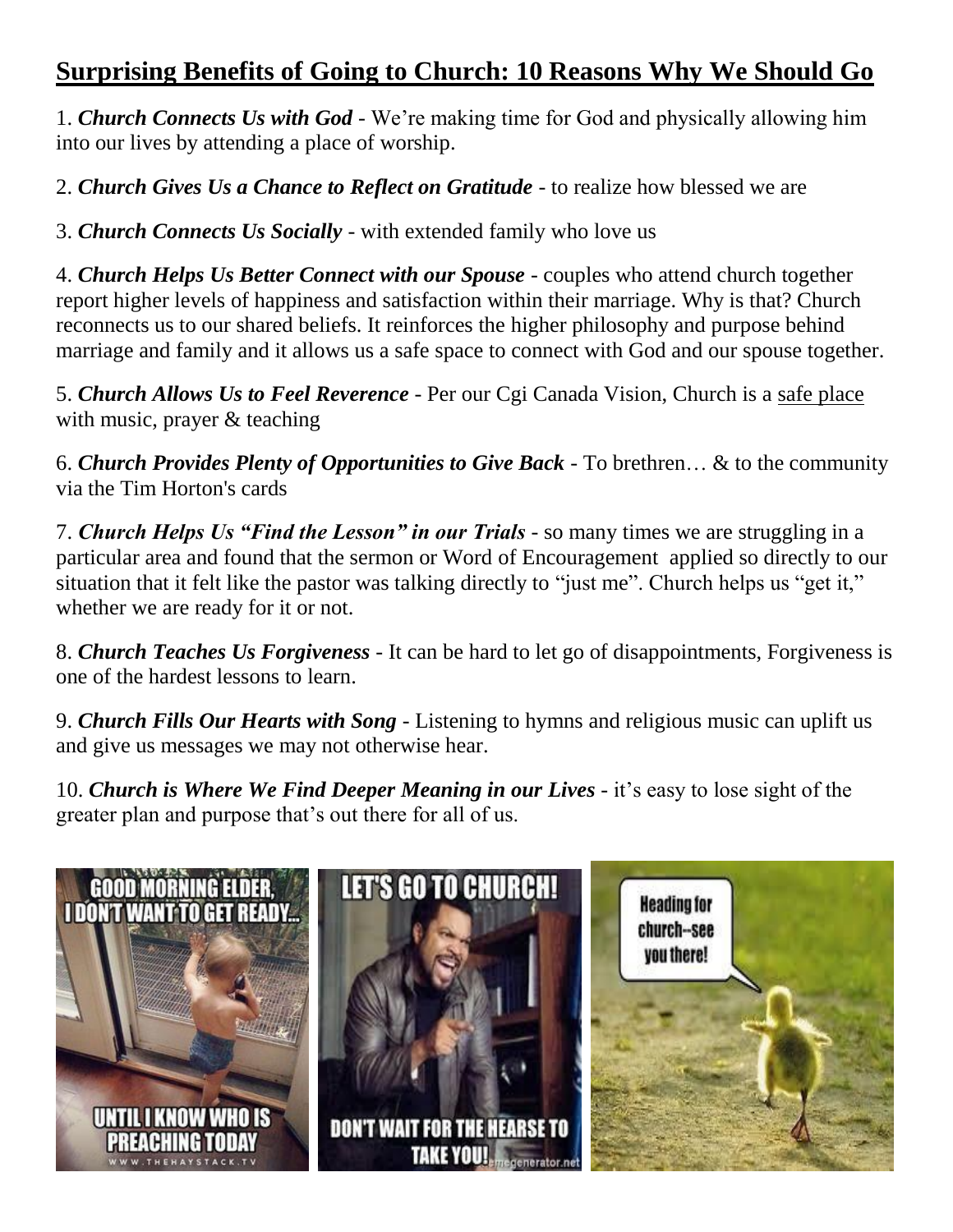### Hmmn … 10 more reasons! Why we should come to Church

1. *To Hear the Preaching of the Word* - If the word of God is quick, powerful, and sharper than a sword (Hebrews 4:12) It is through the preaching of sound doctrine that the Word of God:

- Penetrates hearts and transforms lives
- Calls sinners to repentance
- Encourages the downtrodden
- Inspires the Lord's servants to love and serve Christ
- Lights the way God would have you go
- When facing certain death, the Apostle Paul revealed the importance of preaching with this final instruction to Timothy: "Preach the word; be urgent in season and out of season; reprove, rebuke, exhort with all longsuffering and doctrine" (2 Timothy 4:2).

2. *To Participate in Corporate Worship* - Worshiping God alone is wonderful. So is coming together as a Family

3. *Because Iron Sharpens Iron* - That is what Proverbs 27:17 tells us. When iron rubs against iron, not only does it become sharper, it also causes sparks! It's just part of the process.

4. *To Exercise Your Gift* - From preaching to encouraging, hospitality to administration, God equips His children with gifts to serve Christ. (See 1 Corinthians 12 and Romans 12:6).

5. *To Encourage Your Pastor* - The pastor's heart of the Apostle Paul comes through when he says, "I thank my God in all my remembrance of you, always in every prayer of mine for you all making my prayer with joy because of your partnership in the gospel from the first day until now... And it is right for me to feel this way about you all for I hold you in my heart" (Philippians 1:3-7).

6. *To Find Godly Mentors* - Their wisdom, insights, and even vulnerability to teach you from their mistakes is one way God provides to help you grow. Titus 2 is a great place to learn how much God values mentorship. It is His plan for the older men and women to come alongside of the younger to train them in godliness, and guide them toward building a life  $\& \dots$  God wants to *use you* to mentor someone else.

7. *To Teach Your Kids to Love the Church* - If you want to teach your kids to love God, they need to see that you love God. And if you want them to learn to love God's people, they have to observe you loving God's people. Luke 6:40 says the student will become like his teacher.